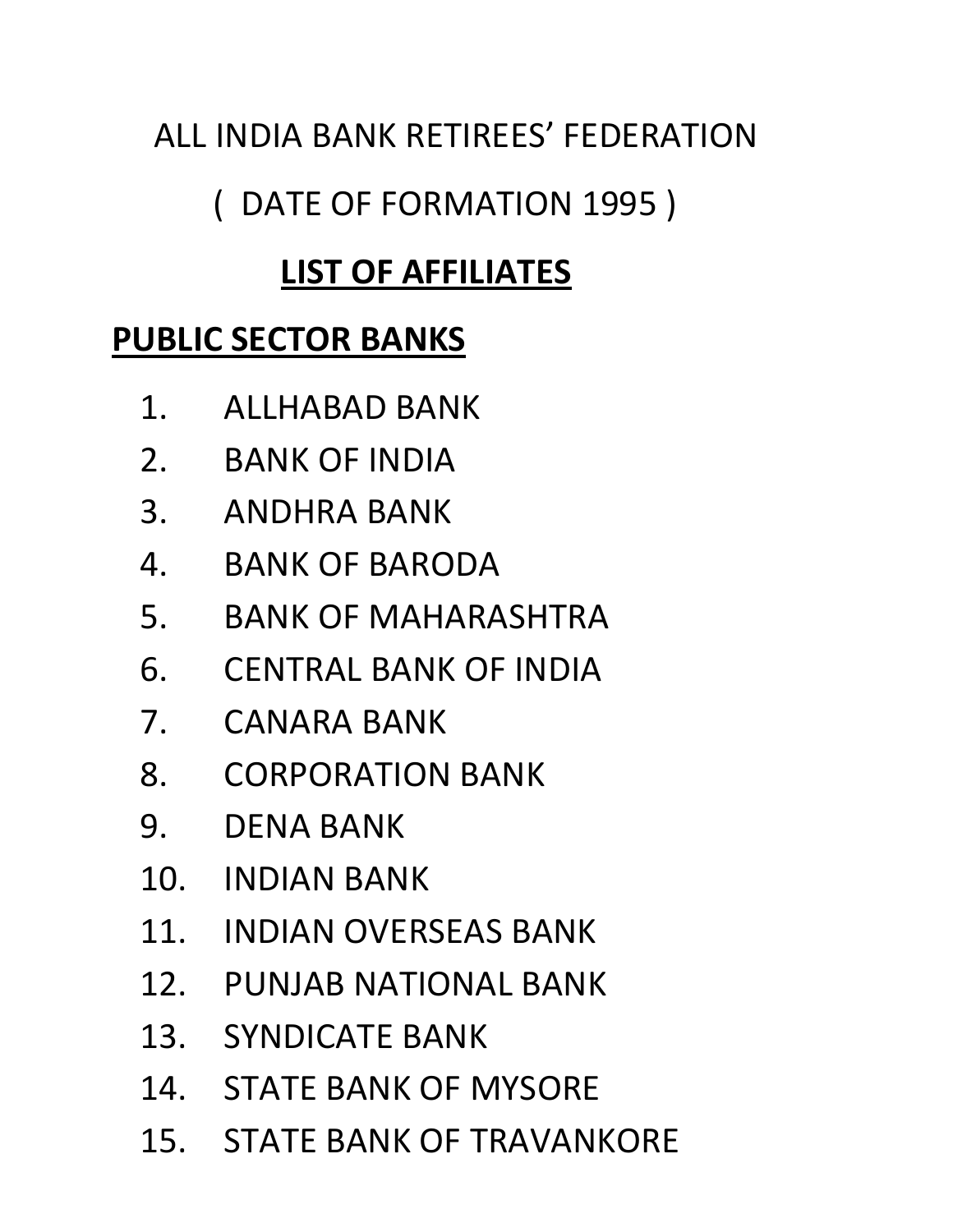- 16. UCO BANK
- 17. UNITED BANK OF INDIA
- 18. VIJAYA BANK

#### PRIVATE BANKS

- 1 CATHOLIC SYRIAN BANK
- 2 ICICI BANK
- 3 J & K BANK
- 4 ING VYSYA BANK
- 5 TAMILNADU MERCANTILE BANK
- 6 FEDERAL BANK LTD
- 7 KARUR VYSYA BANK LTD

#### FOREIGN BANKS

- 1. STANDARD CHARTERED BANKS
- 2. GRINDLAYS BANK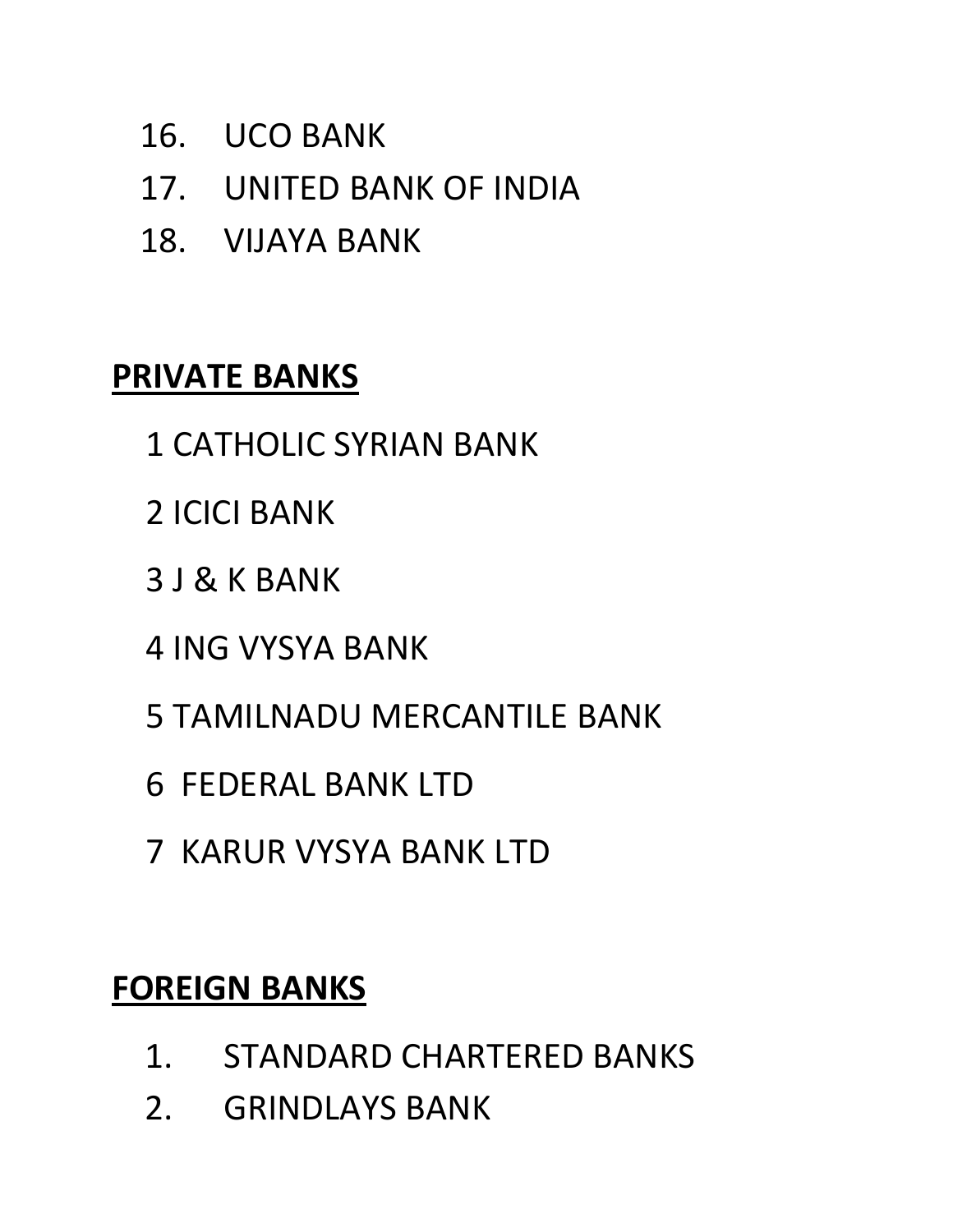# ASSOCIATION/ LOCAL BODIES PROVIDING DIRECT MEMBERSHIP

- 1. M.PBANK RETIREES ASSOCIATION
- 2. BELGUM BANK RETIREES' ASSOCIATION
- 3. ALL KERALA BANK RETIREES' FEDERATION
- 4. ANDHRA PRADESH BANK RETIREES; ASSOCIATION

## STATE FEDEARTIONS

- 1. ANDHRA PRADESH
- 2. GUJARAT
- 3. KERALA
- 4. KARNATAKA
- 5. MAHARSHTRA
- 6. MADHYA PRADESH AND CHHATISGARH